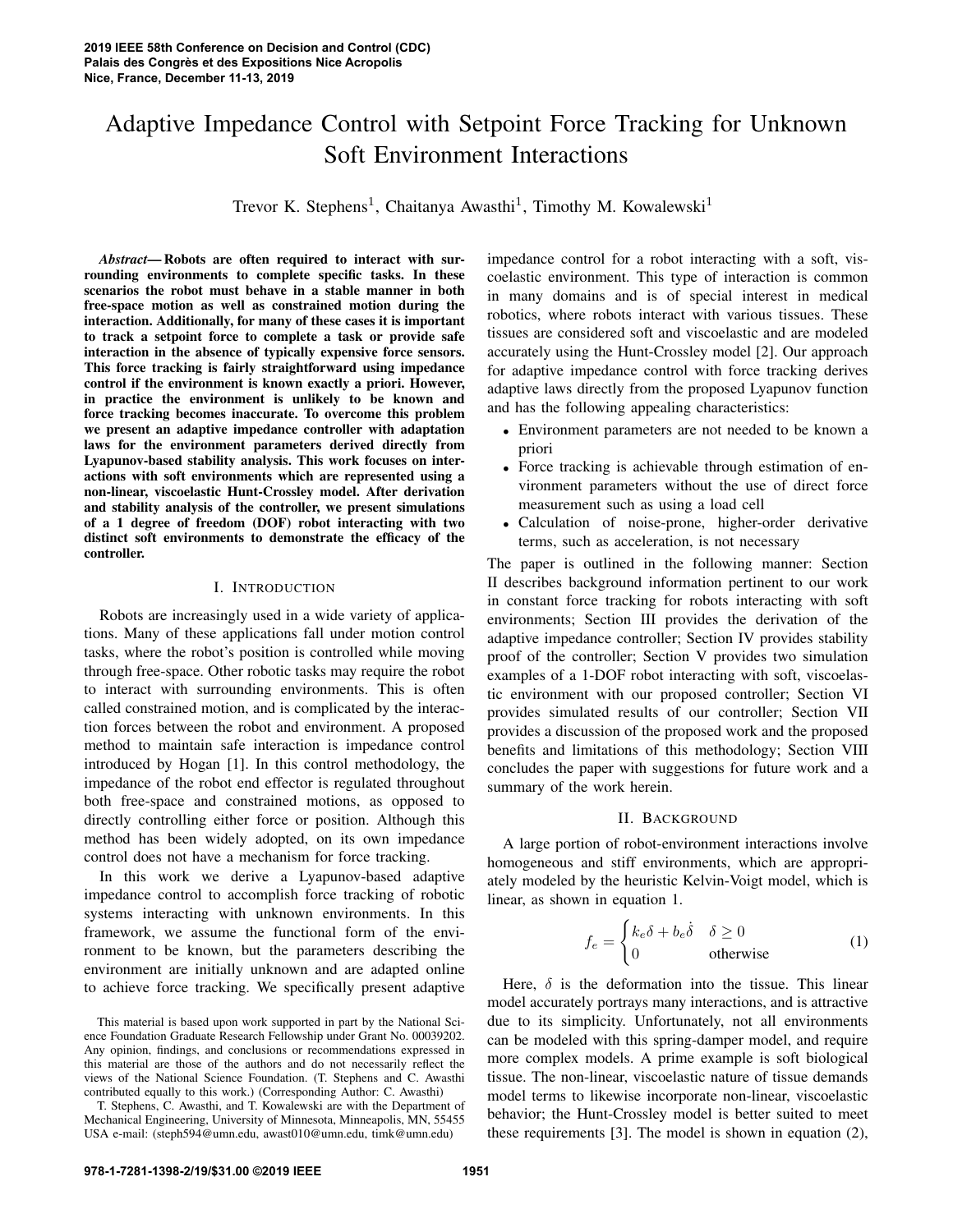and introduces position-dependent damping to help overcome some of the shortcomings of the Kelvin-Voigt model.

$$
f_e = \begin{cases} k_e \delta^n + b_e \delta^n \dot{\delta} & \delta \ge 0\\ 0 & \text{otherwise} \end{cases}
$$
 (2)

Although the Hunt-Crossley model yields good fit to data [3], the non-linearities directly impact the complexity of estimating parameters online as well as controlling to a particular force during interactions.

Previous work has established successful attempts of impedance control with force regulation for a robot interacting with homogeneous, stiff environments. These environments are appropriately represented with the Kelvin-Voigt model in (1), or even more simply by a linear spring (i.e.  $b_e = 0$  in (1)). For examples of impedance control with force tracking for these linear environments the reader is referred to [4], [5], [6], [7]. However, the same objective of controlling to a desired force when interacting with a soft, viscoelastic environment remains nascent. The most recent efforts in this area are described next.

Bhasin et al. early work in this area used adaptive control to regulate to a desired position during interactions with environments modeled using the Hunt-Crossley model [8]. The authors used a projection operator to derive adaptive laws. Stability was shown using Lyapunov method, but no extension using Barbalat's Lemma was shown, and therefore only boundedness was shown as opposed to asymptotic convergence. This early work does not show regulation to a given force and is not constructed in the framework of adaptive impedance control, but established initial work in the area of interaction with soft, viscoelastic environments.

Expanding on this initial work, Bhasin et al. propose a bounded neural network based controller to provide force limiting control during the interaction [9], [10]. This controller was composed of a bounded neural network term along with a saturated feedback term which in effect bounds the control input. The stability of this controller was also shown using Lyapunov method, but as before the controller did not regulate to a specific force, but rather limited the force to an upper bound. This was one step closer to force control as it at least guaranteed this bound.

A method for force tracking can be found in [11] which considers interactions with environments modeled using Hunt-Crossley model. The proposed method also uses a projection operator to derive the adaptation laws. The controller is set up as an impedance controller with a derived desired trajectory which results in the desired force in the steadystate. Knowledge of the exponential term,  $n$ , in (2) is required a priori. Also, the proposed controller requires knowledge of the environment force, which would require measurement through a sensor such as a load cell. The stability analysis is done using Lyapunov method, but asymptotic convergence is not shown. Simulations of the controller show accurate estimation of the environment parameter,  $k_e$ , as well as regulation to a desired force.

The previous methods for control were all adaptive controllers; a different approach is presented in [3]. Instead of adaptive control, this work utilized a Kalman filter based active observer to estimate tissue parameters online. To accomplish this, a first-order linearization of the Hunt-Crossley model was used. The linearization was done about a steady-state force value; due to this fact the controller performance degrades away from this linearization value and is not conducive to a large range of desired forces.

Along with the described controllers, other work has focused on techniques for parameter estimation without control. Initial work was reported in [12], where a twostage estimation approach was proposed. Due to the nonlinearity of the Hunt-Crossley model, the estimation was accomplished through two recursive least-squares (RLS) estimators interconnected via feedback. The RLS estimators were established based on a partial decoupling of parameters, with one RLS estimator estimating the stiffness  $(k_e)$  and damping terms  $(b_e)$ , and the other RLS estimator estimating the exponential term  $(n)$ . Although estimation was deemed accurate, simulation and experimental results show that this two-stage estimation technique is sensitive to initial parameters and suffers from a relatively slow convergence time as explained in [13]. These two shortcomings make this estimation technique unconducive to incorporate in a feedback control loop.

A single-stage estimation technique was proposed in [13] to alleviate the aforementioned problems with the twostage approach. The single-stage estimation technique was accomplished by first linearizing the Hunt-Crossley model by taking the natural logarithm of both sides. This new linear-in-parameters model is conducive to RLS methods; the authors chose to utilize exponentially weighted recursive least squares (EWRLS) due to its advantages with estimating variable dynamic properties and faster convergence time. This single stage EWRLS approach was shown to be accurate, but has two potential shortcomings as pointed out by the authors. First, an approximation in regard to the natural logarithm function is used which relies on the assumption that the end effector speed is relatively small when in contact with the environment. This may be true in many cases, but is not easily guaranteed throughout the entire operation. The second limitation also is due to an approximation with the natural logarithm function, and requires that penetration must be "sufficiently" deep enough into the tissue. This requires that the estimator is only utilized once the robot has thoroughly penetrated the environment surface as detailed in [13]. This condition may prove limiting for control scenarios, because estimation can only start after sufficient penetration.

A more recent estimation approach was proposed in [14], where once again a two-stage identification approach was proposed. In contrast to the two-stage approach in [12], which suffered from slow convergence time and high sensitivity to initial parameters, this two-stage approach is not interconnected via a feedback loop, and therefore does not suffer from these same limitations. Instead, this twostage approach first utilizes a Quad-Poly model linearly parameterized for use with EWRLS. The parameter estimates from this first stage are then used in a lookup table to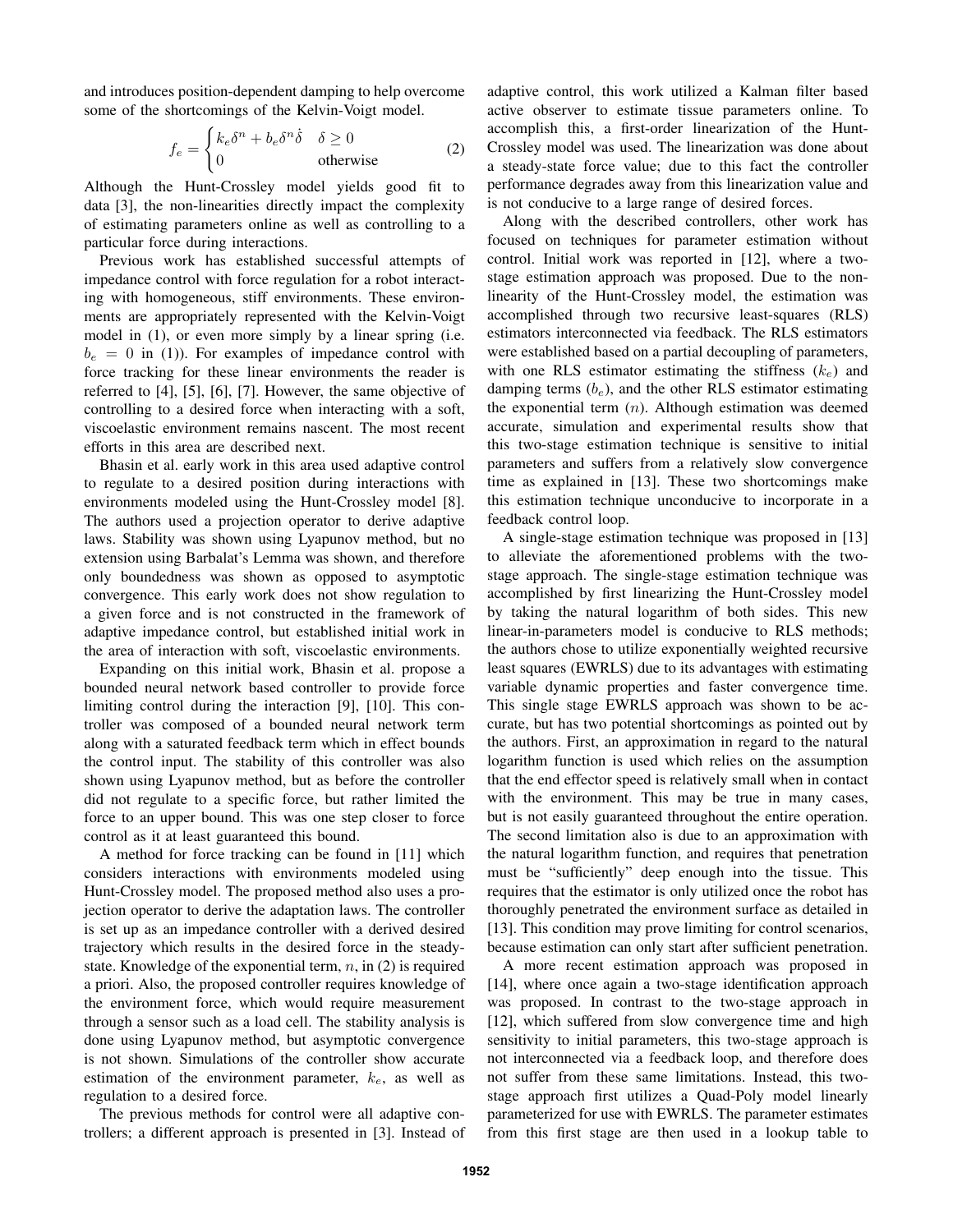

Fig. 1. Schematic of 1-DOF interaction with environment

identify the exponential term,  $n$ . Given knowledge of the parameter n, the stiffness  $(k_e)$  and damping  $(b_e)$  are linearly parameterized and the second stage concludes with EWRLS to estimate these two parameters. This full approach is called two-stage polynomial identification (TSPI), and was found to be more accurate than the previously proposed log-linearization approach. Specifically, TSPI far exceeded the log-linearization approach in contact regions close to the environment boundary, because TSPI does not rely on any assumptions regarding sufficient penetration into the environment.

These approaches all provide estimation of Hunt-Crossley model parameters without regard to control. By combining any of these estimators within a control scheme, a separate analysis would be necessary to guarantee stability of the combined controller and estimator. Additionally, each of the estimation techniques mentioned require the use of force estimation through sensors such as load cells. This may not be conducive in many applications, and are especially challenging in medical scenarios [15], [16]. These reasons motivate our proposed work of adaptive impedance control with force tracking.

#### III. ADAPTIVE IMPEDANCE CONTROL

As mentioned previously, an impedance controller can be used for force tracking in a known environment. However, it does not have a mechanism for force tracking in an unknown environment. On the other hand, an adaptive controller can be used for estimating parameters of an unknown environment (assuming a known form for the environment), but it does not have a mechanism for force tracking. To address this problem, we now present an adaptive impedance controller. Table I defines the various symbols used throughout this derivation.

#### *A. Modeling and Notation*

In this work we consider robot dynamics of the form:

$$
m\ddot{x} + b\dot{x} = F_{in} - F_e \tag{3}
$$

where  $m$  and  $b$  are robot mass and damping, respectively. The state,  $x$ , represents position of the robot end effector with  $\dot{x}$  representing velocity and  $\ddot{x}$  representing acceleration.

The state,  $x$ , is assumed measurable with its derivatives accessible through numerical differentiation. The dynamics of the robot are based on the model of a DC motor with 1 degree of freedom (DOF). However, the adaptive impedance controller derived in this work can be generalized to multiple DOFs. The controller input force is denoted by  $F_{in}$  and the environment force is denoted by  $F_e$ . The robot is assumed to be interacting with soft environments, such as tissue, where the environment force is represented using the Hunt-Crossley model as explained previously and restated here:

$$
F_e = \begin{cases} k_e \delta^n + b_e \delta^n \dot{\delta} & \delta \ge 0\\ 0 & \text{otherwise} \end{cases}
$$
 (4)

where  $\delta$  is taken as the deformation of the tissue and is defined in (5). Additionally,  $\delta$  is the relative rate of deformation of the tissue. The terms  $k_e$  and  $b_e$  are tissue stiffness and damping parameters, respectively. The exponential term,  $n$ , is the Hertzian compliance coefficient, and is usually assumed to be between 1 and 2. For this work, it was assumed constant at 1.8 similar to assumptions made in [11].

$$
\delta = \begin{cases} x - x_e & x > 0 \\ 0 & \text{otherwise} \end{cases}
$$
 (5)

Here,  $x_e$  represents the tissue boundary as shown in Figure 1 and is measured from the same frame of reference as  $x$ . The value of  $x_e$  is assumed to be known and constant.

#### *B. Controller Derivation*

We begin the derivation by selecting a value for  $F_{in}$  to obtain a desired impedance model:

$$
F_{in} = mM_t^{-1}(-B_t \dot{e} - K_t e + \gamma) + \hat{F}_e + b\dot{x}
$$
 (6)

Here,  $M_t$ ,  $B_t$ , and  $K_t$  represent target inertia, damping, and stiffness impedance parameters, respectively. The interaction between the robot and the environment is modeled as a  $2^{nd}$  order mass-spring-damper system, and the value of the impedance parameters are chosen so as to shape the interaction (overdamped, critically damped, etc.). In this way, we obtain a desired impedance model. The terms e and  $\dot{e}$  represent the error and its derivative, respectively, where error is defined as  $e = x - x_r$ . The expression for  $x_r$  will be defined later, which is the reference trajectory used to drive the actual force to a desired force,  $F_d$ . Additionally,  $\gamma$  is a placeholder term to be defined later which helps facilitate stability analysis. The term  $\hat{F}_e$  denotes an estimate of  $F_e$ . This hat notation is adopted throughout the paper to likewise signify an estimate.

We substitute the value of  $F_{in}$  as defined in (6), to the dynamic model in (3):

$$
m\ddot{x} + b\dot{x} = mM_t^{-1}(-B_t\dot{e} - K_t e + \gamma) + \hat{F}_e + b\dot{x} - F_e
$$
 (7)

After algebraic simplification, (7) can be expressed as the following: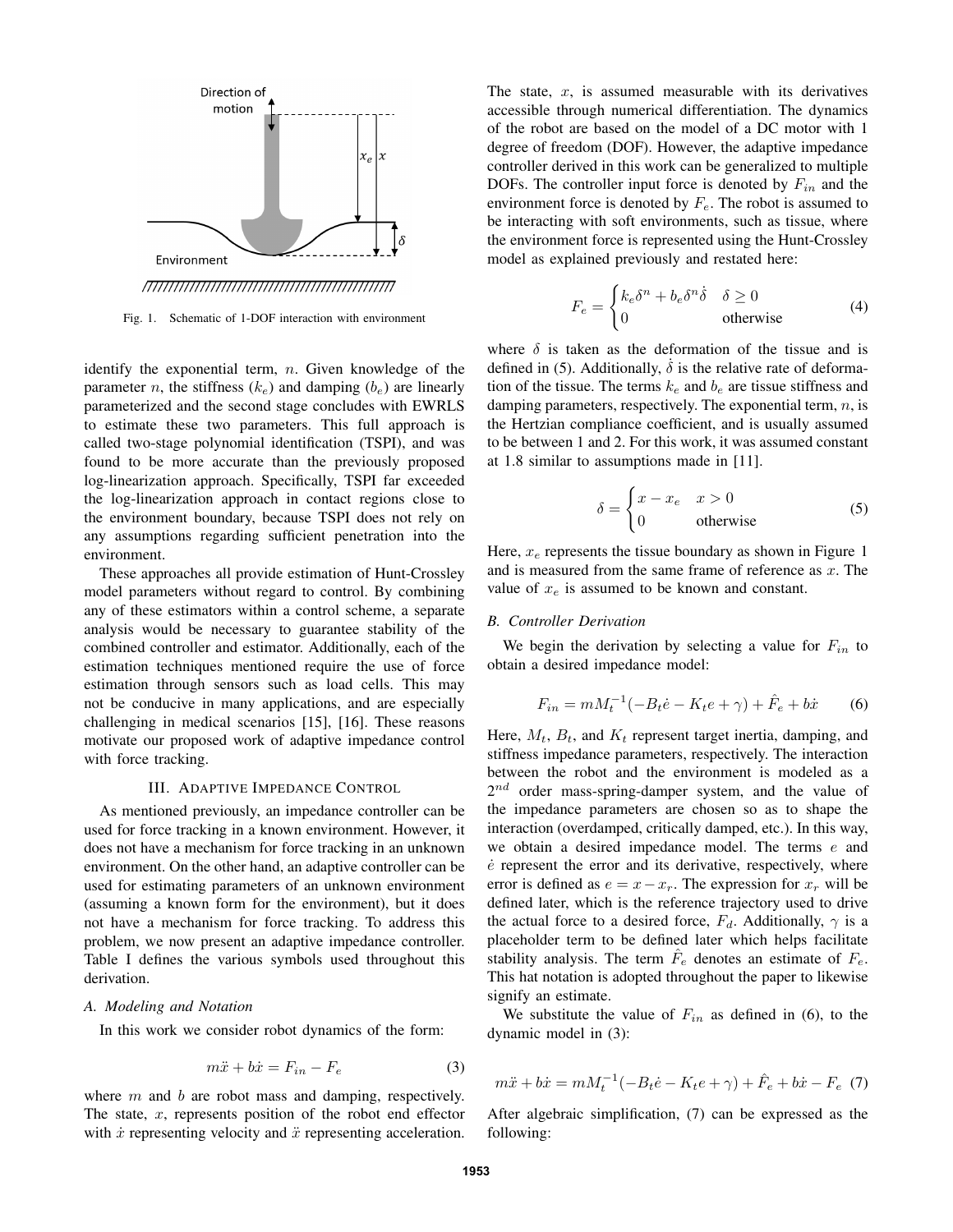| TABLE I                      |  |  |  |
|------------------------------|--|--|--|
| <b>DEFINITION OF SYMBOLS</b> |  |  |  |

| Symbol                                                          | Definition                                                                                                        |  |  |
|-----------------------------------------------------------------|-------------------------------------------------------------------------------------------------------------------|--|--|
| m, b                                                            | Mass and damping terms of the robot model                                                                         |  |  |
| $x, \dot{x}, \ddot{x}$                                          | Position, velocity, and acceleration of robot (see Figure 1)                                                      |  |  |
| $x_{e}$                                                         | Position of environment (see Figure 1)                                                                            |  |  |
| $\delta$ , $\dot{\delta}$                                       | Deformation and deformation rate of environment (see Figure 1 and Equation 5)                                     |  |  |
| $\mathcal{F}_e$                                                 | Environment force (see Equation 4)                                                                                |  |  |
| $F_{in}$                                                        | Controller input force (see Equation 6)                                                                           |  |  |
| $M_t$ , $B_t$ , $K_t$                                           | Target mass, damping, and stiffness parameters for the impedance controller                                       |  |  |
|                                                                 | Placeholder term used within the expression for $F_{in}$ (see Equation 12)                                        |  |  |
|                                                                 | Estimate of environment force                                                                                     |  |  |
| $\begin{array}{c}\gamma \\ \hat{F}_e \\ \tilde{F}_e\end{array}$ | Difference between actual and estimated environment force (i.e. $F_e - F_e$ )                                     |  |  |
| $x_r$                                                           | Feasible online reference trajectory (see equation 28)                                                            |  |  |
| $x_r^*$                                                         | Ideal reference trajectory (see equation 27)                                                                      |  |  |
| $\boldsymbol{e}$                                                | Error between robot position and feasible online reference trajectory (i.e. $x - x_r$ )                           |  |  |
| $\sigma$                                                        | Sliding surface like term to facilitate stability analysis (see Equation 9)                                       |  |  |
| $k_e, b_e$                                                      | Stiffness and damping terms in Hunt-Crossley environment model                                                    |  |  |
| $\hat{k}_e, \, \hat{b}_e$                                       | Estimate of stiffness and damping terms in Hunt-Crossley environment model                                        |  |  |
| $\tilde{k}_e, \, \tilde{b}_e$                                   | Estimation error in stiffness and damping terms in Hunt-Crossley environment model                                |  |  |
| $\dot{\hat{k}}_e, \dot{\hat{b}}_e$                              | Derivative terms for stiffness and damping estimates in Hunt-Crossley environment model (see Equations 22 and 23) |  |  |

$$
M_t \ddot{x} + B_t \dot{e} + K_t e = \gamma - m^{-1} M_t \tilde{F}_e \tag{8}
$$

Here,  $\tilde{F}_e = F_e - \hat{F}_e$  is defined as the difference in actual and estimated environment forces, with the tilde symbol used throughout the paper in this manner.

To facilitate stability analysis, a sliding surface like term,  $\sigma$ , is chosen as follows:

$$
\sigma = M_t \dot{x} + B_t e \tag{9}
$$

Note, the objective of constructing  $\sigma$  is to use it in stability analysis of the adaptive impedance controller and to show that  $\sigma$  asymptotically approaches zero, with the ultimate goal of driving the error,  $e$ , asymptotically to zero. Since  $(9)$  is a mixed differential equation,  $\sigma$  approaching zero does not necessarily guarantee that  $e$  is also driven to zero, however it will be later shown that this is indeed the case.

We take the derivative of (9) to obtain:

$$
\dot{\sigma} = M_t \ddot{x} + B_t \dot{e} \tag{10}
$$

By combining (8) with (10) we obtain the following:

$$
\dot{\sigma} = -K_t e + \gamma - m^{-1} M_t \tilde{F}_e \tag{11}
$$

Now, we can strategically select  $\gamma$  to cancel out the  $K_t e$  term as well as provide a useful term for stability analysis:

$$
\gamma = -K\sigma + K_t e \tag{12}
$$

where,  $K$  is selected as a positive gain. At this point, Lyapunov stability analysis can be conducted.

## IV. STABILITY ANALYSIS

Theorem: *The controller given by (6) guarantees setpoint force tracking, i.e.,*  $F_e \to F_d$  if  $x \to x_r^*$  as  $t \to \infty$ . *Assumption*: We assume that the tissue deformation,  $\delta$ , is bounded from above, due to geometry of the robot.

*Proof*. The proof of the theorem is broken down into five parts for ease of following.

## *A. Lyapunov Stability*

We start by defining a candidate Lyapunov function with  $\alpha$  and  $\beta$  as positive scalars:

$$
V(\sigma, \tilde{k}_e, \tilde{b}_e) = \frac{1}{2}\sigma^2 + \frac{1}{2}\alpha \tilde{k}_e^2 + \frac{1}{2}\beta \tilde{b}_e^2
$$
 (13)

With the derivative of  $(13)$  being computed as follows:

$$
\dot{V} = \sigma \dot{\sigma} + \alpha \tilde{k}_e \dot{\tilde{k}}_e + \beta \tilde{b}_e \dot{\tilde{b}}_e \tag{14}
$$

Substituting (11) and (12) into (14) we obtain:

$$
\dot{V} = \sigma(-K\sigma - m^{-1}M_t\tilde{F}_e) + \alpha\tilde{k}_e\dot{\tilde{k}}_e + \beta\tilde{b}_e\dot{\tilde{b}}_e \qquad (15)
$$

The expression for  $\tilde{F}_e$  can be written as follows:

$$
\tilde{F}_e = \delta^n (\tilde{k}_e + \tilde{b}_e \dot{\delta}) \tag{16}
$$

By simplifying (15) and substituting in (16) we obtain:

$$
\dot{V} = -K\sigma^2 - \tilde{k}_e(m^{-1}M_t\sigma\delta^n - \alpha \dot{\tilde{k}}_e) - \tilde{b}_e(m^{-1}M_t\sigma\delta^n\dot{\delta} - \beta \dot{\tilde{b}}_e)
$$
\n(17)

Here, the following two conditions will ensure that  $\dot{V}$  is negative semi-definite and hence a Lyapunov function:

$$
m^{-1}M_t\sigma\delta^n - \alpha \dot{\tilde{k}}_e = 0 \tag{18}
$$

and

$$
m^{-1}M_t \sigma \delta^n \dot{\delta} - \beta \dot{\tilde{b}}_e = 0 \tag{19}
$$

The adaptive laws for  $\hat{k}_e$  and  $\hat{b}_e$  can be directly derived from (18) and (19), respectively. They are computed as follows:

$$
\dot{\tilde{k}}_e = \frac{m^{-1}M_t \sigma \delta^n}{\alpha} \tag{20}
$$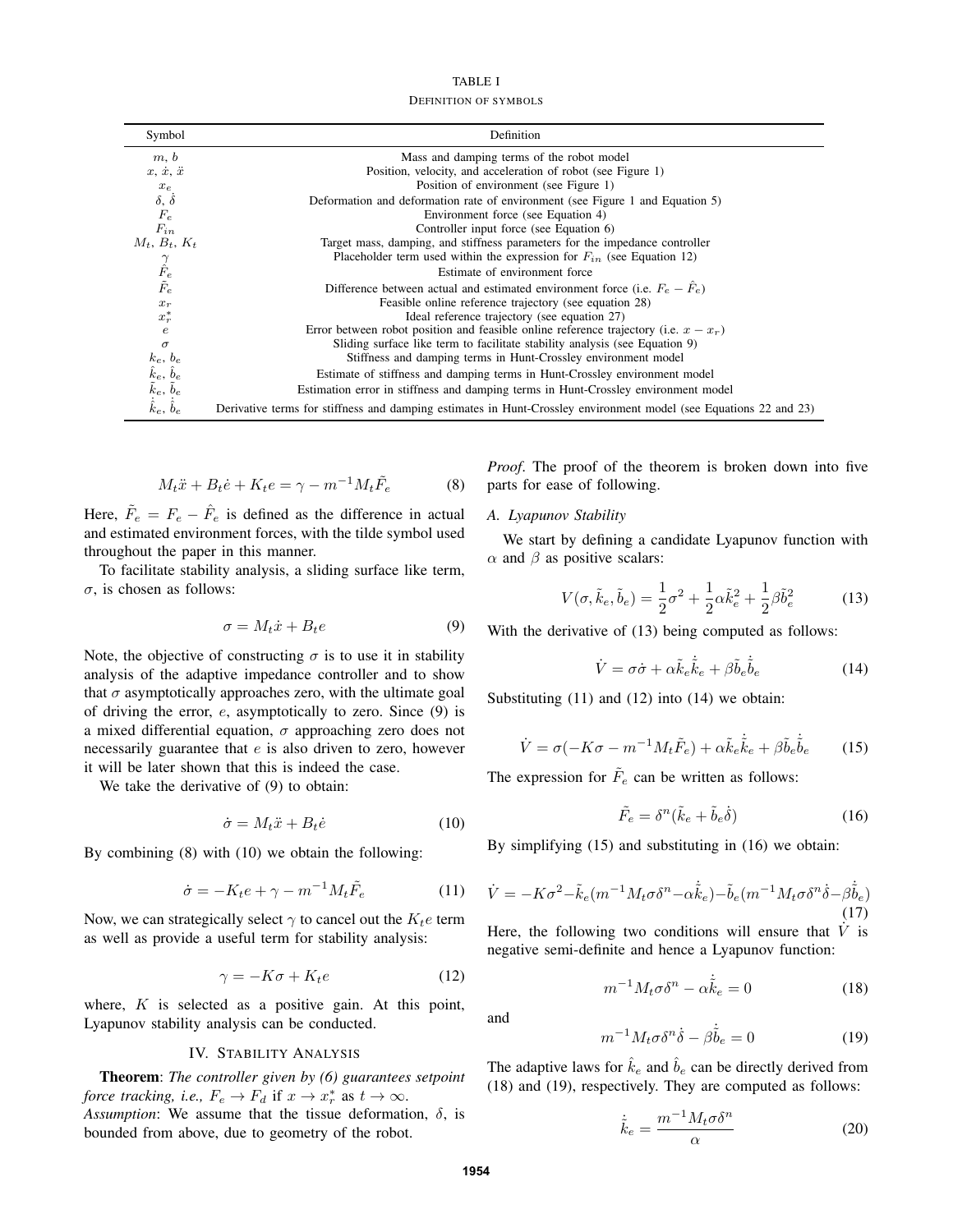$$
\dot{\tilde{b}}_e = \frac{m^{-1} M_t \sigma \delta^n \dot{\delta}}{\beta} \tag{21}
$$

Since  $k_e = k_e - k_e$  and  $k_e$  is a constant, then we have  $\dot{\vec{k}}_e = -\dot{\vec{k}}_e$ . Likewise,  $\dot{\vec{b}}_e = -\dot{\vec{b}}_e$ . These expressions can be used to re-write (20) and (21) as the following:

$$
\dot{\hat{k}}_e = -\frac{m^{-1}M_t\sigma\delta^n}{\alpha} \tag{22}
$$

$$
\dot{\hat{b}}_e = -\frac{m^{-1}M_t\sigma\delta^n\dot{\delta}}{\beta} \tag{23}
$$

Here, (22) and (23) represent the adaptation laws for  $\hat{k}_e$  and  $b_e$ , respectively. Since V is a valid Lyapunov function, we have therefore shown the boundedness of its states  $\sigma, \tilde{k}_e, \tilde{b}_e$ . Using Barbalat's lemma we can now show asymptotic convergence of Lyapunov function states.

## *B. Barbalat's Lemma*

To apply Barbalat's Lemma and consequently show asymptotic convergence we must take the second derivative of our Lyapunov function and show that it is bounded. The second derivative is computed after plugging in (18) and (19) into (17) to obtain the following:

$$
\ddot{V} = -2K\sigma\dot{\sigma} \tag{24}
$$

We can substitute (11) and (12) into (24) to get a simplified expression:

$$
\ddot{V} = -2K\sigma^2 + 2K\sigma m^{-1} M_t \tilde{F}_e \tag{25}
$$

From the original Lyapunov analysis we know that  $\sigma$  is bounded along with the bounded constants  $K$ ,  $m$ , and  $M_t$ . Since we assume that  $\delta$  is bounded, and by construction of  $\sigma$ in (9), we also know that  $\delta$  is bounded. Since  $k_e$  and  $b_e$  are bounded from the original Lyapunov analysis, this shows that  $\tilde{F}_e$  in (16) is also bounded. Therefore, every individual term in (25) is bounded, which implies that  $\tilde{V}$  is also bounded. This satisfies Barbalat's Lemma and shows that the Lyapunov function state,  $\sigma$ , asymptotically converges to zero. Note, the states  $k_e$  and  $b_e$  have only shown to be bounded at this point.

## *C. Trajectory Generation*

With  $\sigma$  converging to zero (which also implies e goes to zero as will be later shown), the objective now is to define an ideal reference trajectory,  $x_r^*$ , such that  $F_e \to F_d$  as  $x \to x_r^*$ . In this way, as the robot tracks the reference trajectory, it will also track the desired force. This reference trajectory is computed by evaluating (4) in steady state, where all time derivatives are set to zero. This gives:

$$
F_e = k_e \delta^n \tag{26}
$$

By setting  $F_e = F_d$  and substituting in the expression for  $\delta$ we can re-write (26) as the following:

$$
x_r^* = x_e + \left(\frac{F_d}{k_e}\right)^{\frac{1}{n}}\tag{27}
$$

The computation of (27) is dependent on knowledge of the environment,  $k_e$ , which is unknown. Therefore, a feasible online trajectory,  $x_r$ , is derived by substituting the value of  $k_e$  with  $\hat{k}_e$  to obtain the following:

$$
x_r = x_e + \left(\frac{F_d}{\hat{k}_e}\right)^{\frac{1}{n}} \tag{28}
$$

To achieve force tracking, the objective is to have  $x_r \to x_r^*$ . This is accomplished if  $k_e \rightarrow k_e$ , which can alternately be stated as  $k_e \rightarrow 0$ . This will be shown later.

The expression for  $x_r$  in (28) is time-dependent due to the  $k_e$  term. The time derivative of  $x_r$  will be used in subsequent analysis and is computed as follows:

$$
\dot{x}_r = -\frac{1}{n} \left( \frac{F_d \dot{\hat{k}}_e}{\hat{k}_e^2} \right) \left( \frac{F_d}{\hat{k}_e} \right)^{\frac{1-n}{n}} \tag{29}
$$

#### *D. Asymptotic Convergence of Error*

As stated previously, the asymptotic convergence of  $\sigma$  does not necessarily imply asymptotic convergence of  $e$  in (9). However, with some manipulation this can also be shown. We start by recalling that  $\dot{e} = \dot{x} - \dot{x}_r$ , or alternatively  $\dot{x} =$  $\dot{e} + \dot{x}_r$ . This expression along with (29) can be substituted into (9) to get the following:

$$
\sigma = M_t \left[ \dot{e} - \frac{1}{n} \left( \frac{F_d \dot{\hat{k}}_e}{\hat{k}_e^2} \right) \left( \frac{F_d}{\hat{k}_e} \right)^{\frac{1-n}{n}} \right] + B_t e \tag{30}
$$

The expression in (22) can be substituted into (30) to obtain:

$$
\sigma \left[ 1 - \frac{m^{-1} M_t^2 F_d \delta^n}{\alpha n \hat{k}_e^2} \left( \frac{F_d}{\hat{k}_e} \right)^{\frac{1-n}{n}} \right] = M_t \dot{e} + B_t e \qquad (31)
$$

With (31), we can see that every term within the square brackets has been previously shown to be bounded. This implies that the whole term in the square brackets is at least bounded, and that the left-hand-side of (31) goes to zero (since  $\sigma \rightarrow 0$  due to Barbalat's lemma). Therefore the error dynamics equation can be simplified to the following:

$$
0 = M_t \dot{e} + B_t e \tag{32}
$$

This is a homogeneous differential equation in terms of  $e$ , which implies that  $x \to x_r$  since  $e \to 0$ .

## *E.* Asymptotic Convergence of  $\tilde{k}_e$

After showing that  $x \to x_r$ , the last step is to show that  $x_r \rightarrow x_r^*$ , which would accomplish the force tracking task of  $F_e \rightarrow F_d$ . As previously stated,  $x_r \rightarrow x_r^*$  if  $\tilde{k}_e \rightarrow 0$ . This is shown by starting with the impedance model found in (8). Through previous analysis we have shown that  $\ddot{x}$ ,  $\dot{e}$ , and  $e$ will converge to zero. Additionally, it is apparent that the expression for  $\gamma$  in (12) will also converge to zero. Using these substitutions we obtain the following expression: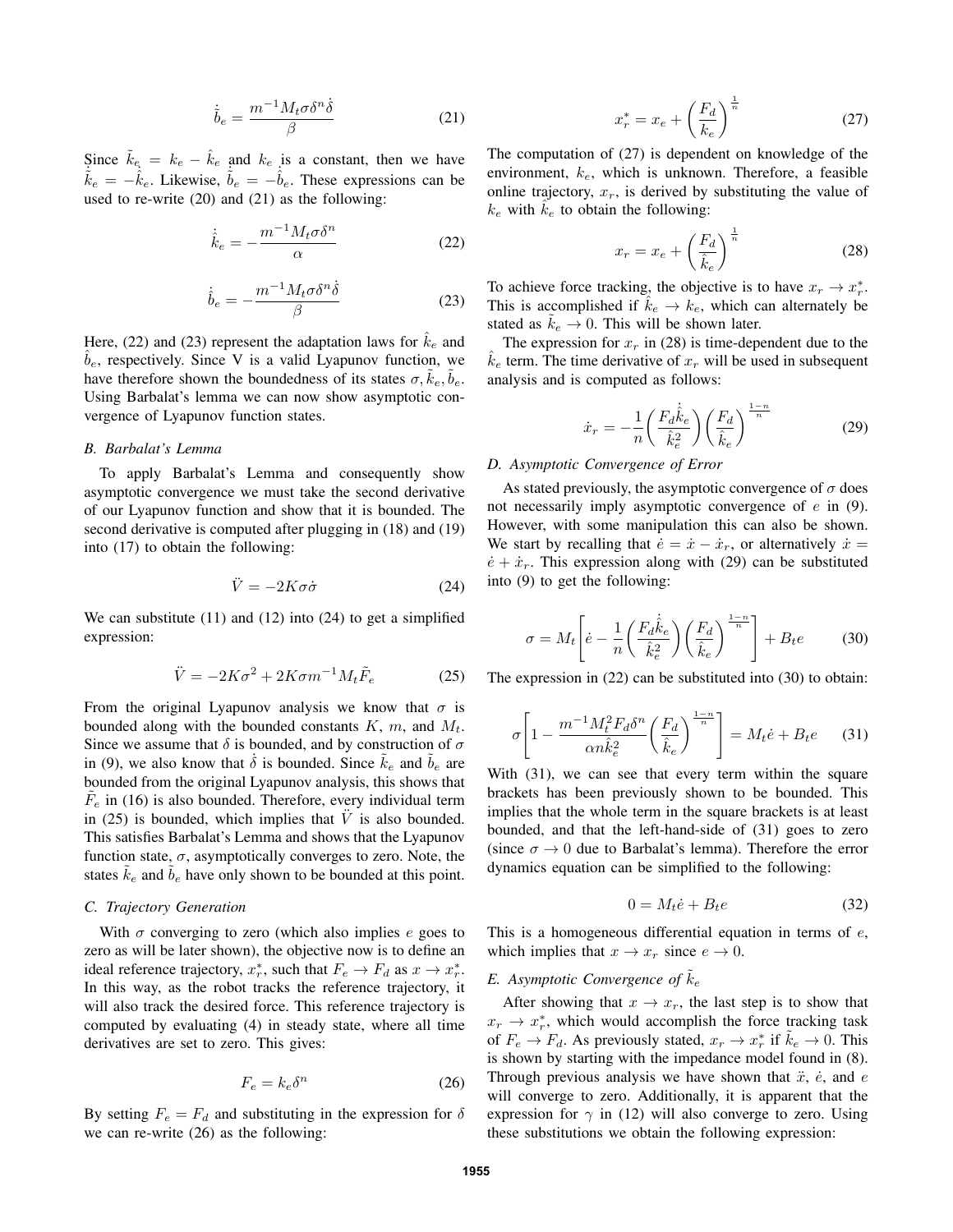$$
m^{-1}M_t\tilde{F}_e = 0\tag{33}
$$

Since m and  $M_t$  are both constants, this implies that  $\tilde{F}_e$  will converge to zero. This can be used to rewrite (16) as follows:

$$
\delta^n(\tilde{k}_e + \tilde{b}_e \dot{\delta}) = 0 \tag{34}
$$

From the definition of  $\sigma$  in (9), we know that  $\dot{\delta}$  converges to zero, and we are left with the following:

$$
\delta^n \tilde{k}_e = 0 \tag{35}
$$

The expression in (35) is equal to zero if either  $\delta$  or  $\tilde{k}_e$ , or both, are equal to zero. Since we have shown that  $x \to x_r$  we can guarantee that  $\delta$  is a positive value as long as we assign  $F_d$  to be a value greater than zero. If  $\delta$  remains positive then we know that  $k_e$  must converge to zero to satisfy (35).

A note of significance is that although proper force tracking requires  $k_e$  to converge to zero (which has been shown), it only requires  $\tilde{b}_e$  to remain bounded (which has been shown using Lyapunov analysis). **Includes** 

#### V. SIMULATION

To verify the efficacy of the derived adaptive impedance controller, a 1-DOF robot interacting with a soft, viscoelastic environment is simulated. This simulation is akin to a palpation device used to interact with soft tissue in medical procedures, where constant force is applied to the tissue, e.g., to model a single jaw of a surgical robotic grasper or tissue retractor from the moment of first contact with tissue to a desired setpoint force that is most suitable for a specific tissue. Softer tissues typically require lower setpoint forces to avoid damage while stiffer tissues require higher setpoint forces to ensure traction, yet remain low enough to avoid excessive damage. Two distinct simulations were conducted with different material properties and desired force assigned for each trial. These simulations were performed using MATLAB's *ode45* solver with default settings invoking the parameters found in Table II. Trial A is akin to a softer tissue with a lower desired force target (e.g. kidney), and trial B is similar to a stiffer tissue with a higher desired force target (e.g. liver). The robot is modeled with mass,  $m$ , and damping, b. The tissue environment is modeled with the Hunt-Crossley model (2) with parameters  $k_e$ ,  $b_e$ , and n. The

TABLE II SIMULATION PARAMETERS

| Parameter        | Trial A     | Trial B     |
|------------------|-------------|-------------|
| $_{m}$           | 1           | 1           |
| b                | 0.05        | 0.05        |
| $k_e$            | 50          | 400         |
| $b_e$            | 10          | 20          |
| $\boldsymbol{n}$ | 1.8         | 1.8         |
| $M_t$            | 1           | 1           |
| $B_t$            | 2           | 2           |
| $K_t$            | 1           | 1           |
| $\alpha$         | $1.0e^-$    | $1.0e^-$    |
| β                | $1.0e^{-5}$ | $1.0e^{-5}$ |
| K                | 25          | 25          |
| $x_e$            | 0.1         | 0.1         |
| $F_d$            | 1           | 2           |
|                  |             |             |

desired dynamical relationship for the impedance controller is a  $2^{nd}$  order mass-spring-damper with a target mass of  $M_t$ , target damping of  $B_t$ , and target spring constant of  $K_t$ . Other pertinent simulation parameters for the controller include gains  $\alpha$ ,  $\beta$ , and K. Additionally, the values were set for the environment location,  $x_e$ , and desired force,  $F_d$ . Initial location of the robot was set to be  $x = 0.09$ , and the initialization of  $\hat{k}_e$  and  $\hat{b}_e$  were set to be 75% of the true value.

## VI. RESULTS

The simulated results for trials A and B are shown in Figures 2 and 3, respectively. Each trial contains plots for position tracking, stiffness parameter estimation, and force tracking. The position tracking demonstrates the actual position, x, converging to the reference trajectory,  $x_r$ . This is the reference trajectory computed online by (28) which is designed to drive  $F_e \to F_d$  so long as  $x_r$  converges to  $x_r^*$ .

The estimation of the stiffness parameter in the Hunt-Crossley model,  $\hat{k}_e$ , is shown to converge to the true value  $k_e$  for both trials.

The environment force,  $F_e$  is shown to converge to the desired force,  $F_d$ , for each trial. The environment force,  $F_e$ , is not accessible by the controller; instead, an estimate of the force,  $\hat{F}_e$ , can be computed based on the best current estimate of the environment parameters. For each trial,  $\hat{F}_e$ very closely follows  $F_e$ , as is evident from the plots.



Fig. 2. Position tracking depicting convergence of x to both  $x_r$  and  $x_r^*$  (left), estimation of environment stiffness with  $\hat{k}_e$  converging to the true value  $k_e$  (center), and force tracking of the environment force,  $F_e$ , converging to the desired force,  $F_d$  (right) for simulation trial A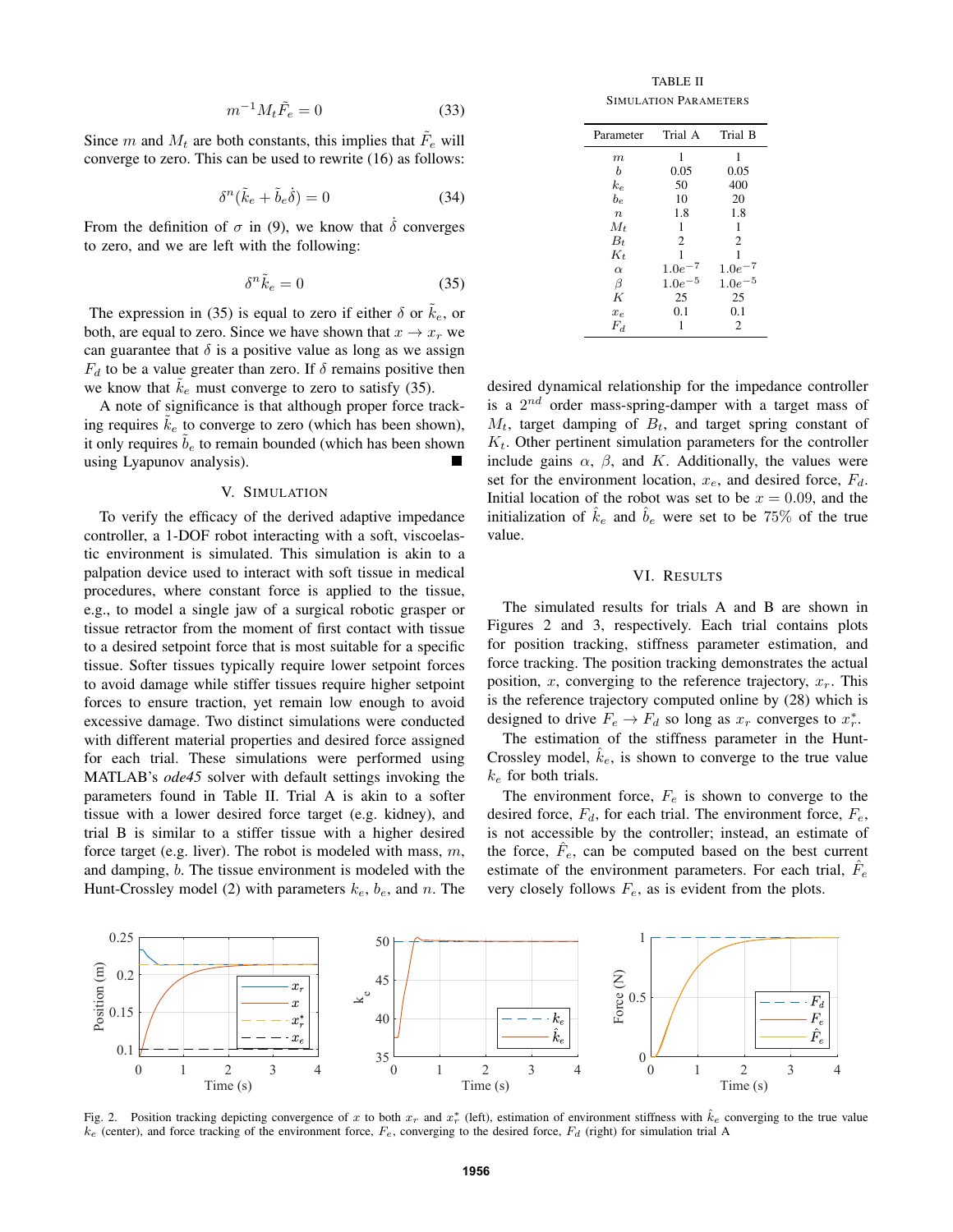

Fig. 3. Position tracking depicting convergence of x to both  $x_r$  and  $x_r^*$  (left), estimation of environment stiffness with  $\hat{k}_e$  converging to the true value  $k_e$  (center), and force tracking of the environment force,  $F_e$ , converging to the desired force,  $F_d$  (right) for simulation trial B

#### VII. DISCUSSION

The simulation results demonstrate accurate force tracking achieved with the proposed controller for both trials as depicted in Figures 2 and 3. This is achieved through proper assignment of a reference trajectory,  $x_r$ , as defined in (28). There are a few key observations to point out. First,  $F_d$  in (28) is a fixed value, i.e. the desired force is constant. Second, unlike a typical reference trajectory, which is computed independently of the system dynamics, the reference trajectory,  $x_r$ , in this framework depends on the environment parameter estimate,  $k_e$ . This is because unlike a typical reference trajectory passed to a controller for motion tracking, our reference trajectory is also used for indirect force tracking. This makes position tracking more involved and it becomes crucial to have an increasingly better estimate of  $k_e$ . Lastly, although initial investigation of time-varying force tracking in simulation has yielded promising results, it is left for future work to mathematically show stability in the presence of a time-varying desired force,  $F_d$ . The main challenge in accomplishing this is computing an expression for  $\dot{x}_r$  in (29), which becomes much more complicated if  $F_d$  is not assumed to be constant. However, for many use cases a constant desired force will be sufficient (e.g. surgical grasping).

The key contribution this work provides is the implementation of a force tracking controller which does not rely on a force sensor or the computation of an acceleration term. This is significant as force sensors are generally expensive, and are often infeasible to add in many scenarios. This is specifically true in medical settings which is complicated because of sterilization issues as well as constraints due to small instrument size [16]. Additionally, the computation of a higher-order derivative, such as is necessary when computing acceleration, is noise-prone and undesirable in control loops because an accurate acceleration estimate incurs delay. The proposed work herein bypasses both of these concerns.

The current presentation of this work provides a solid foundation for further exploration. Currently, an estimation approach for the exponential term,  $n$ , is not included. This appears to be common in existing literature when estimation is used in conjunction with a controller. Fortunately, for soft tissue the value of  $n$  is generally bounded between 1 and 2, can easily be obtained offline, and is typically constant [3],

[11].

## VIII. CONCLUSION

This work presents an adaptive impedance controller for setpoint force tracking of robotic interactions with soft, viscoelastic materials. The controller is stable in both the free space and constrained space and stability is shown using Lyapunov analysis. Asymptotic stability is then shown by extending this analysis with Barbalat's lemma. Due to asymptotic convergence of position error, we are able to do force tracking (since  $x_r$  and  $F_d$  are intimately related using (28)). This is shown via the proof of the theorem presented in this work. The main advantages of this controller design include the ability to implement it without a force sensor or a computation of higher order dynamic terms such as acceleration. The simulation results demonstrate accurate force tracking for two distinct materials.

Future efforts to improve on this work include estimation of the coefficient,  $n$ , in the Hunt-Crossley model as well as force tracking of time-varying signals of  $F_d$ . The current work provides a foundation for further research to improve interaction with soft, viscoelastic materials such as interaction of robots with tissues for applications in medical robotics.

#### **REFERENCES**

- [1] N. Hogan, "Impedance control: An approach to manipulation: Part II–Implementation," *Journal of dynamic systems, measurement, and control*, vol. 107, no. 1, pp. 8–16, 1985.
- [2] K. Hunt and F. Crossley, "Coefficient of restitution interpreted as damping in vibroimpact," *Journal of applied mechanics*, vol. 42, no. 2, pp. 440–445, 1975.
- [3] A. Pappalardo, A. Albakri, C. Liu, L. Bascetta, E. De Momi, and P. Poignet, "Hunt–crossley model based force control for minimally invasive robotic surgery," *Biomedical Signal Processing and Control*, vol. 29, pp. 31–43, 2016.
- [4] S. Jung, T. C. Hsia, and R. G. Bonitz, "Force tracking impedance control of robot manipulators under unknown environment," *IEEE Transactions on Control Systems Technology*, vol. 12, no. 3, pp. 474– 483, 2004.
- [5] H. Seraji and R. Colbaugh, "Force tracking in impedance control," *The International Journal of Robotics Research*, vol. 16, no. 1, pp. 97–117, 1997.
- [6] K. Lee and M. Buss, "Force tracking impedance control with variable target stiffness," *IFAC Proceedings Volumes*, vol. 41, no. 2, pp. 6751– 6756, 2008.
- [7] W. Xu, C. Cai, M. Yin, and Y. Zou, "Time-varying force tracking in impedance control," in *Decision and Control (CDC), 2012 IEEE 51st Annual Conference on*. IEEE, 2012, pp. 344–349.